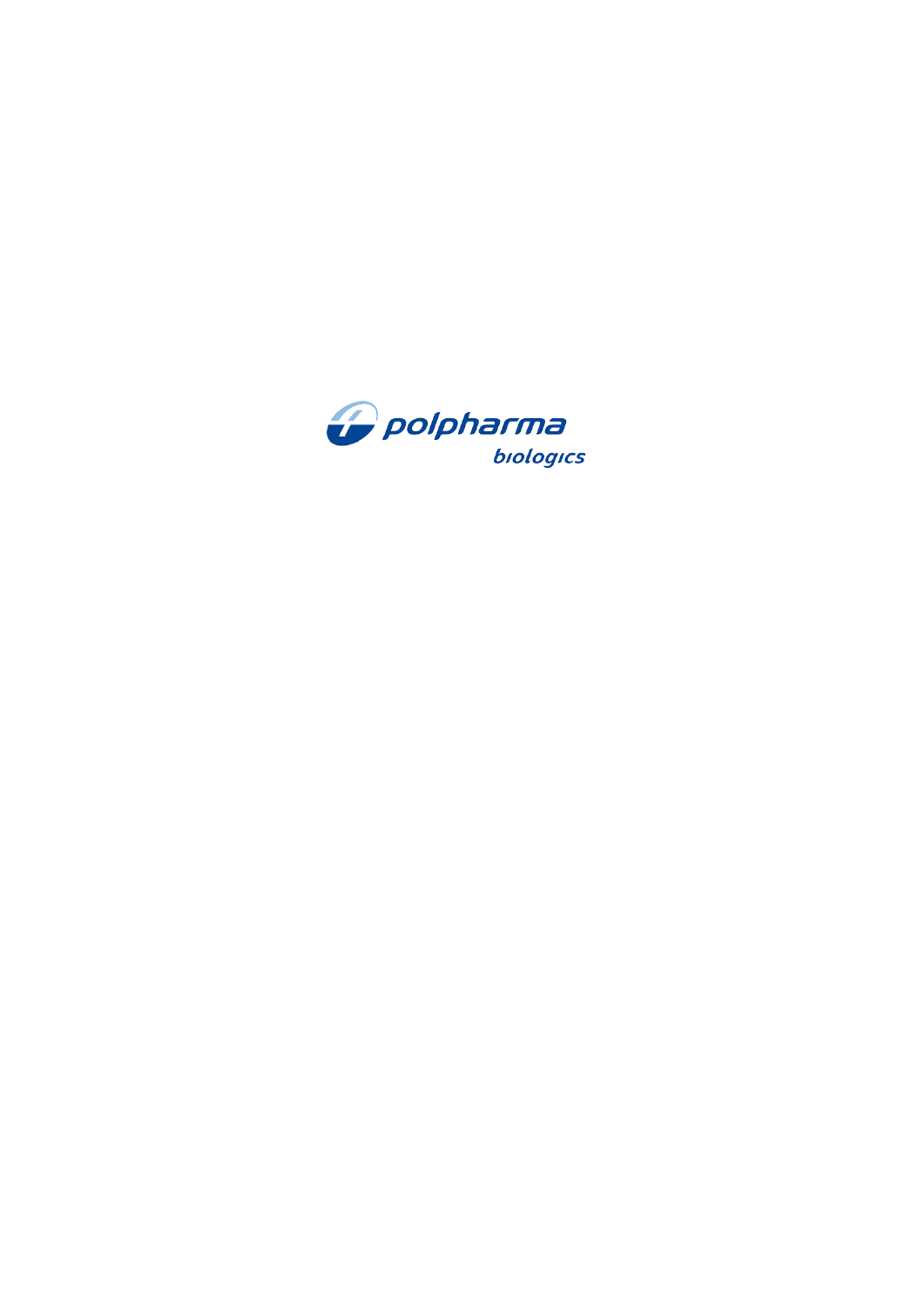

## Polpharma Biologics announces global commercialization deal for biosimilar natalizumab, a key multiple sclerosis medicine

**Gdańsk, Poland, 3 September 2019** – Polpharma Biologics S.A. ("Polpharma Biologics") today announces that it has entered a global commercialization agreement with Sandoz AG for a natalizumab biosimilar. The medicine is currently in Phase III clinical development for the treatment of relapsingremitting multiple sclerosis (RRMS). Under this agreement, Polpharma Biologics will be responsible for the development, manufacturing and supply of the collaboration biosimilar.

Polpharma Biologics is a European biopharmaceutical company focused on the development and manufacturing of biosimilar and novel biologic drugs. The company, with other associated companies within Polpharma Biologics Group, offers a fully integrated biologics service from cell line development to commercial product supply.

"This important commercial agreement marks a significant milestone in Polpharma Biologic's ongoing commitment to producing more affordable, high-quality biopharmaceuticals for patients worldwide", said Jerzy Starak, Chairman of Polpharma Biologics. "We are delighted to combine expertise with our collaboration partner Sandoz AG to expand patient access to this important treatment option for RRMS. Natalizumab is the first of a number of late-stage pipeline developments we expect to be announcing in the near future."

Around 85% of people with multiple sclerosis (MS) are diagnosed with RRMS<sup>1</sup> . In addition to the personal burden of MS for patients and families, affordability is a significant challenge for MS medicines globally. A recent report highlighted that affordability was stated as the most common challenge accessing MS therapy in 46% of the 90 countries included<sup>1</sup>. Elsewhere it has been highlighted that providing access to disease-modifying therapies (DMTs) for MS represents a considerable challenge for healthcare systems<sup>2</sup>.

Natalizumab, a DMT, offers patients a valuable therapeutic option for treating RRMS. Polpharma Biologic's collaboration partner will commercialize and distribute the medicine upon approval in all markets through an exclusive global license. Other specific terms of the agreement are confidential.

###